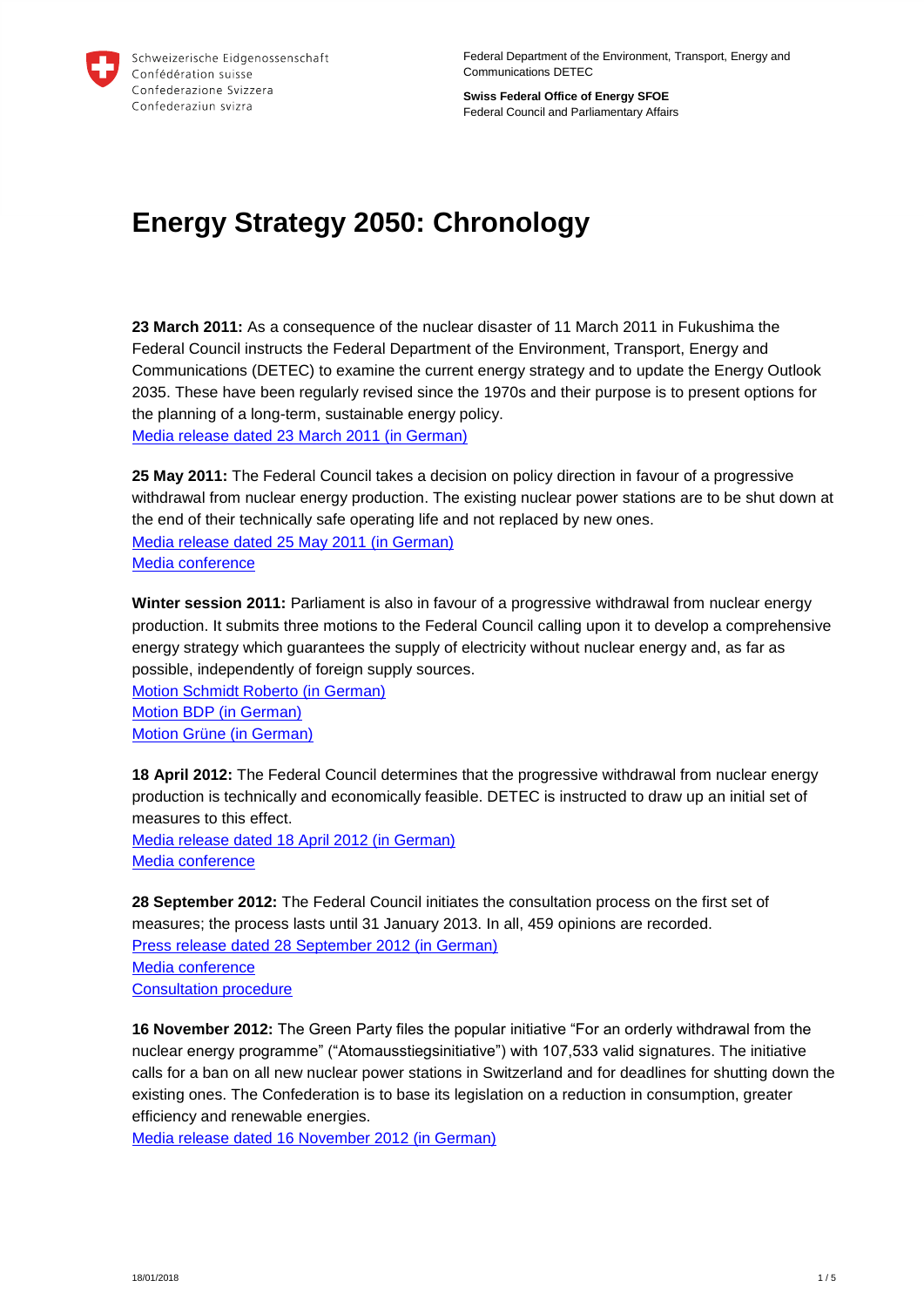

**Spring session 2013:** Parliament approves the action plan for "Coordinated Energy Research Switzerland". In so doing the Confederation boosts its financial support for energy research in the years 2013 to 2016.

[Parliamentary debates](https://www.parlament.ch/de/ratsbetrieb/suche-curia-vista/geschaeft?AffairId=20120079)

**21 June 2013:** Parliament decides on a partial revision of the Energy Act. One particular result of this decision is the increase to 1.5 cts./kWh in the maximum amount of the grid surcharge, which, among other things, serves to finance the cost-covering remuneration for feed-in to the electricity grid. At the same time, large electricity-consuming enterprises are exempted from this supplement. This revision comes into force on 1 January 2014.

[Parliamentary initiative 12.400](https://www.parlament.ch/de/ratsbetrieb/suche-curia-vista/geschaeft?AffairId=20120400) (in German)

**4 September 2013:** The Federal Council adopts its dispatch on the new Energy Act (as part of the initial set of measures for Energy Strategy 2015). It also calls for a partial revision of other federal laws. The Federal Council sees its draft as an indirect counterproposal to the initiative proposing withdrawal from the nuclear energy programme.

Media release dated 4 [September 2013](https://www.uvek.admin.ch/uvek/de/home/uvek/medien/medienmitteilungen.msg-id-50123.html) (in German) [Media conference](https://www.admin.ch/gov/de/start/dokumentation/medienkonferenzen/2013/9/04_09_2013_884.html)

**October and November 2013:** The National Council's Environment, Spatial Planning and Energy Committee (ESPEC-N) conducts comprehensive hearings before agreeing to the new Energy Act by a vote of 18 to 7 in favour on 5 November 2013. [Media release dated 5](https://www.parlament.ch/press-releases/Pages/2013/mm-urek-n-2013-11-05.aspx?lang=1031) November 2013 (in German)

**January 2014 to October 2014:** The ESPEC leads the detailed discussions on the new Energy Act. In particular, it thoroughly investigates the question of subsidising hydro-electric power and creates a sub-committee for this purpose in spring 2014. On 28 October the committee accepts the legislative package by a vote of 14 to 9 in favour, with two abstentions.

[Media release dated 21](https://www.parlament.ch/press-releases/Pages/2014/mm-urek-n-2014-01-21.aspx) January 2014 (in German) [Media release dated](https://www.parlament.ch/press-releases/Pages/2014/mm-urek-n-2014-04-02.aspx) 2 April 2014 (in German) [Media release dated](https://www.parlament.ch/press-releases/Pages/2014/mm-urek-n-2014-04-30.aspx) 30 April 2014 (in German) [Media release dated 25](https://www.parlament.ch/press-releases/Pages/2014/mm-urek-n-2014-08-25.aspx) August 2014 (in German) [Media release dated 26](https://www.parlament.ch/press-releases/Pages/2014/mm-urek-n-2014-08-26.aspx) August 2014 (in German) [Media release dated](https://www.parlament.ch/press-releases/Pages/2014/mm-urek-n-2014-10-28.aspx) 28 October 2014 (in German)

**Winter session 2014:** The National Council is the first of the parliamentary chambers to debate the new Energy Act. This debate results in a draft bill which by and large follows the draft of the Federal Council. However, the National Council diverges from the Federal Council's draft on the following specific points:

- Subsidising large hydro-electric power stations: the National Council wishes to assist large plants (> 10 MW) with investment subsidies, not just small ones.
- Tax incentives for the energy-saving renovation of buildings: as a new measure, money invested in replacement construction is also to be deductible. Furthermore, the cost of energysaving renovations is to be deductible over the following four years. However, reaching a minimum energy standard is to be a prerequisite to qualify for this deduction.
- **EXECT** Long-term operation of existing nuclear power stations: the National Council decides on special provisions for nuclear power stations which have been in operation for more than 40 years. In particular, they must submit a long-term operations concept every ten years, and this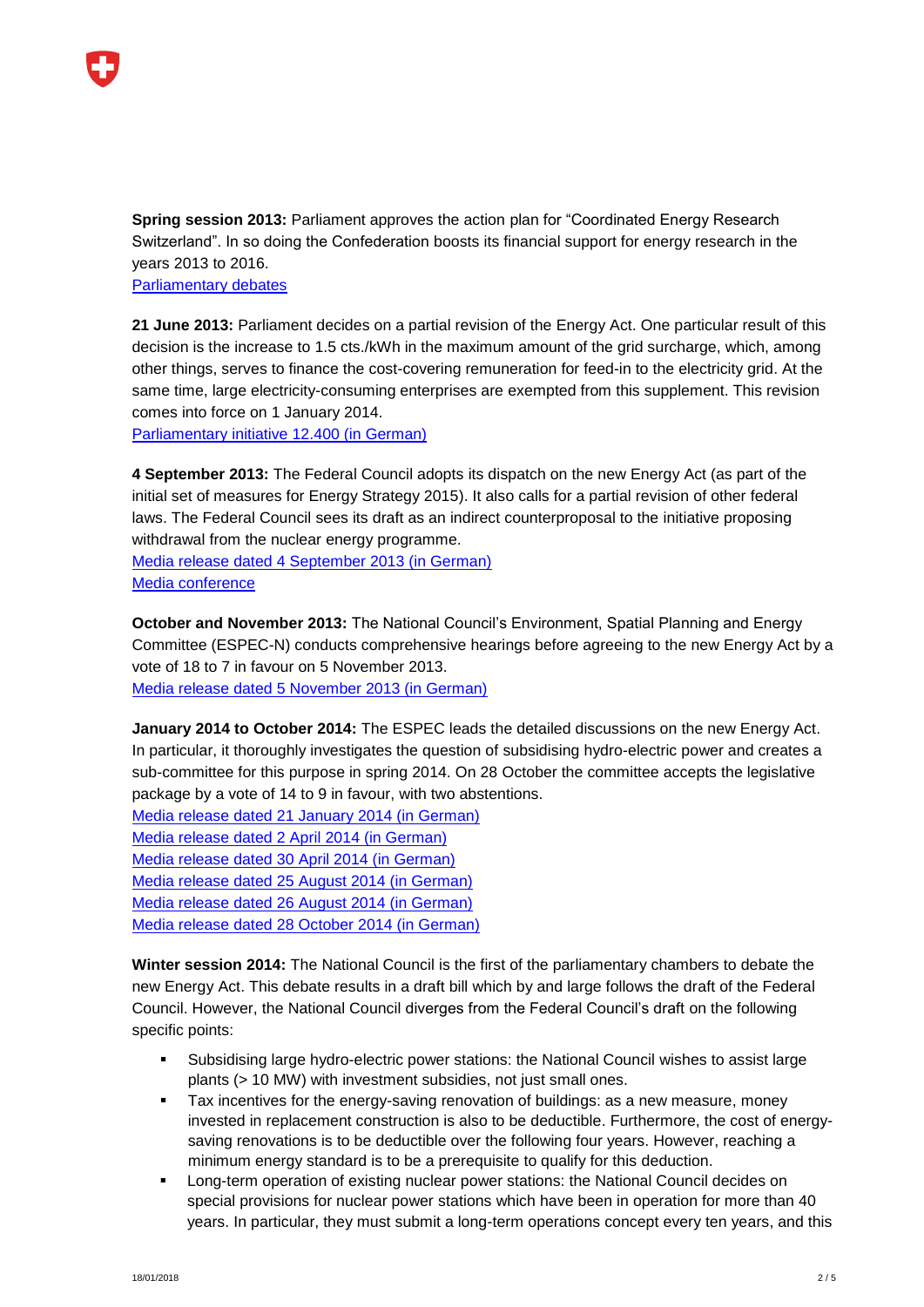concept must be approved by the Swiss Federal Nuclear Safety Inspectorate (ENSI). A power station which is more than 40 years old at the time the law comes into force must be taken out of service after 60 years of age at the latest. This provision would apply to the two reactors Beznau I and II in particular.

In addition, the National Council recommends the rejection of the initiative "For an orderly withdrawal from the nuclear energy programme" ("Atomausstiegsinitiative").

[National Council debate of](https://www.parlament.ch/de/ratsbetrieb/amtliches-bulletin/amtliches-bulletin-die-verhandlungen?SubjectId=32176) 1 December 2014 [National Council debate of](https://www.parlament.ch/de/ratsbetrieb/amtliches-bulletin/amtliches-bulletin-die-verhandlungen?SubjectId=32237) 2 December 2014 [National Council debate of](https://www.parlament.ch/de/ratsbetrieb/amtliches-bulletin/amtliches-bulletin-die-verhandlungen?SubjectId=32139) 3 December 2014 [National Council debate of](https://www.parlament.ch/de/ratsbetrieb/amtliches-bulletin/amtliches-bulletin-die-verhandlungen?SubjectId=32138) 4 December 2014 [National Council debate of](https://www.parlament.ch/de/ratsbetrieb/amtliches-bulletin/amtliches-bulletin-die-verhandlungen?SubjectId=32100) 8 December 2014 [National Council debate of](https://www.parlament.ch/de/ratsbetrieb/amtliches-bulletin/amtliches-bulletin-die-verhandlungen?SubjectId=32140) 9 December 2014

**January 2015 to August 2015:** The Council of States' Environment, Spatial Planning and Energy Committee (ESPEC-S) addresses the new Energy Act.

[Media release dated 13](https://www.parlament.ch/press-releases/Pages/2015/mm-urek-s-2015-02-13.aspx) February 2015 (in German) [Media release dated](https://www.parlament.ch/press-releases/Pages/2015/mm-urek-s-2015-04-02.aspx) 2 April 2015 (in German) [Media release dated 30](https://www.parlament.ch/press-releases/Pages/2015/urek-s-2015-04-30.aspx) April 2015 (in German) [Media release dated 28](https://www.parlament.ch/press-releases/Pages/2015/mm-urek-s-2015-05-28.aspx) May 2015 (in German) [Media release dated 12](https://www.parlament.ch/press-releases/Pages/2015/mm-urek-s-2015-08-12.aspx) August 2015 (in German) [Media release dated](https://www.parlament.ch/press-releases/Pages/2015/mm-urek-s-2015-08-20.aspx) 20 August 2015 (in German)

**Autumn session 2015:** The Council of States debates the new Energy Act. Basically, it adopts the Federal Council's position, but makes a few additions:

- Time limit for subsidies: the law should stipulate the date by which renewable energies should be subsidised in Switzerland.
- Existing large hydro-electric power stations (> 10 MW): the Council of States wants to use the grid surcharge fund to provide financial support for installations in extreme financial difficulties. However, operators and the cantons should also contribute, the latter through a reduction in water rates.
- **Tax incentives for energy-saving building renovation: there should be no amendments to tax** legislation.
- Long-term operation of existing nuclear power stations: the Council of States is opposed to placing a limitation on the operational life of the nuclear power stations. It also rejects the National Council's legal obligation for them to produce a long-term operations concept.

**October 2015 to January 2016:** The ESPEC-N addresses the changes proposed by the Council of States in the new Energy Act.

[Media release dated 4](https://www.parlament.ch/press-releases/Pages/2015/mm-urek-n-2015-11-04.aspx) November 2015 (in German) [Media release dated 26](https://www.parlament.ch/press-releases/Pages/2016/mm-urek-n-2016-01-26.aspx) January 2016 (in German

**28 October 2015:** The Federal Council adopts the dispatch on the constitutional article concerning the system for climate and energy management. [Media release dated 28](https://www.admin.ch/gov/de/start/dokumentation/medienmitteilungen.msg-id-59257.html) October 2015 (in German)

[Media conference](https://www.admin.ch/gov/de/start/dokumentation/medienkonferenzen/2015/10/28_10_2015_1097.html)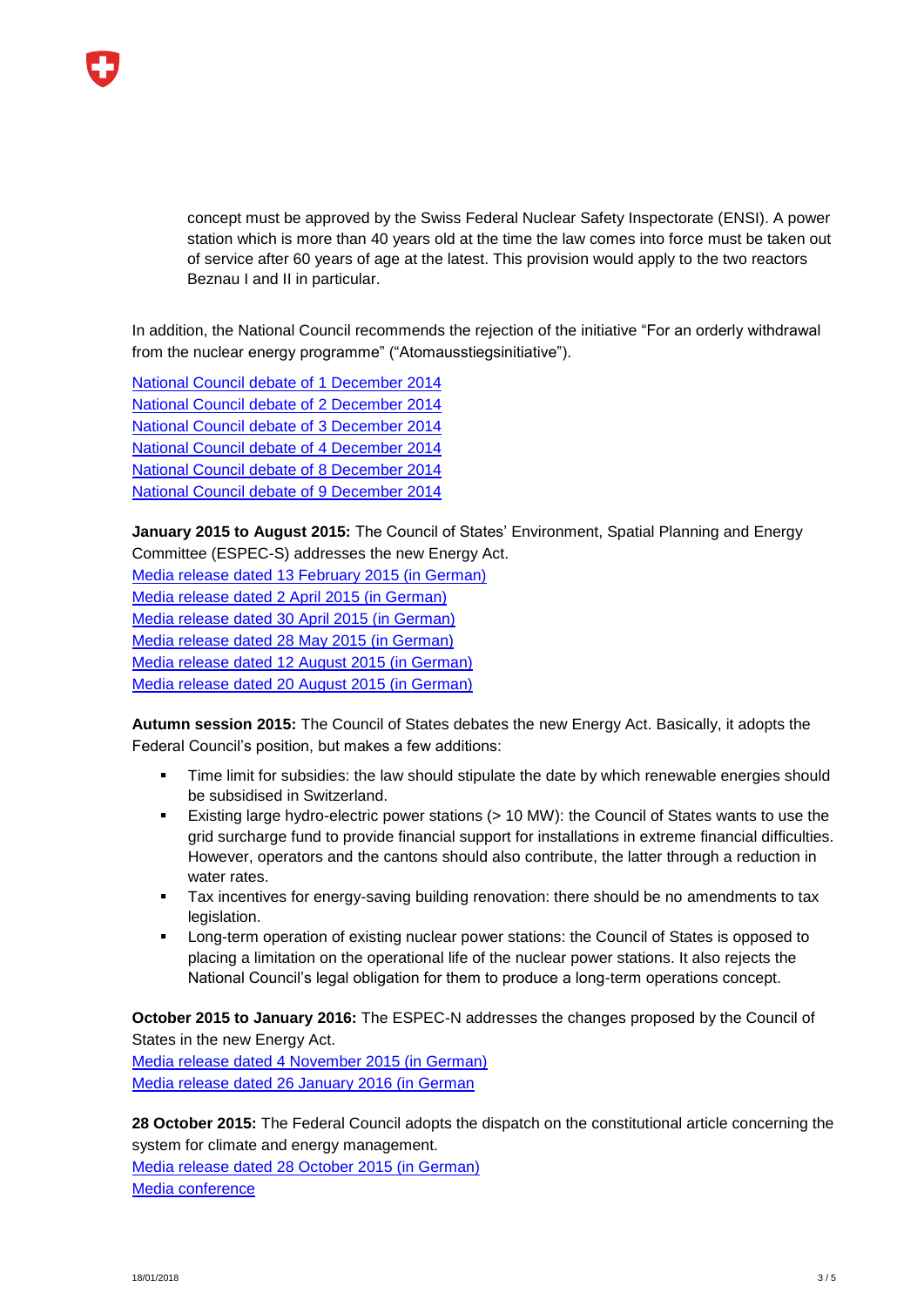**Spring session 2016:** The National Council holds its second debate on the new Energy Act. Various differences in position are settled. However, questions in two different fields remain:

- Existing large hydro-electric power stations are to receive a premium if they are unable to cover their costs by the sale of electricity, something which often occurs in the present situation in the electricity market. Thus the prerequisite of being deemed in extreme financial difficulties, as decided on by the Council of States, does not apply. Participation of the cantons is also dropped.
- Tax incentives for energy-saving building renovation: the National Council stands by its decisions; in fact, it goes a step further by not making a minimum energy standard a prerequisite for deductibility.

After the Council of States also rejects the initiative "For an orderly withdrawal from the nuclear energy programme" ("Atomausstiegsinitiative"), Parliament formulates a recommendation for the referendum: it recommends that the people and cantons reject the initiative.

[National Council debate of 2 March 2016](https://www.parlament.ch/de/ratsbetrieb/amtliches-bulletin/amtliches-bulletin-die-verhandlungen?SubjectId=36627) [National Council debate of 2 March 2016](https://www.parlament.ch/de/ratsbetrieb/amtliches-bulletin/amtliches-bulletin-die-verhandlungen?SubjectId=32138) [National Council debate of 2 March 2016](https://www.parlament.ch/de/ratsbetrieb/amtliches-bulletin/amtliches-bulletin-die-verhandlungen?SubjectId=36642) [Council of States debate of 9 March 2016](https://www.parlament.ch/de/ratsbetrieb/amtliches-bulletin/amtliches-bulletin-die-verhandlungen?SubjectId=36789)

**13 April 2016:** The Federal Council adopts its dispatch on the Federal Act on the Conversion and Expansion of the Electricity Grid (Electricity Grid Strategy). [Media release dated 13 April 2016](http://www.bfe.admin.ch/energie/00588/00589/00644/index.html?lang=de&msg-id=61338) (in German, French and Italian)

**April and May 2016:** The ESPEC-S again addresses the question of the differences in the new Energy Act.

[Media release dated](https://www.parlament.ch/press-releases/Pages/mm-urek-s-2016-04-19.aspx) 19 April 2016 (in German) [Media release dated](https://www.parlament.ch/press-releases/Pages/mm-urek-s-2016-05-18.aspx?lang=1031) 18 May 2016 (in German)

**Summer session 2016:** The Council of States holds its second debate on the new Energy Act. [Council of States debate of 31](https://www.parlament.ch/de/ratsbetrieb/amtliches-bulletin/amtliches-bulletin-die-verhandlungen?SubjectId=37240) May 2016

**4 July 2016:** The ESPEC-N addresses the question of the differences in the new Energy Act. [Media release dated 5 July 2016](https://www.parlament.ch/press-releases/Pages/mm-urek-n-2016-07-05.aspx?lang=1031) (in German)

**Autumn session 2016:** National Council and Council of States hold their third debate on the new Energy Act. Parliament approves the draft bill in a final vote on 30 September 2016. The period within which a referendum may be requested runs from 11 October 2016 to 19 January 2017. [National Council debate of 12 September 2016](https://www.parlament.ch/de/ratsbetrieb/amtliches-bulletin/amtliches-bulletin-die-verhandlungen?SubjectId=37858) [Council of States debate of 19 September 2016](https://www.parlament.ch/de/ratsbetrieb/amtliches-bulletin/amtliches-bulletin-die-verhandlungen?SubjectId=38004) Text submitted to referendum

**27 November 2016:** The people and the cantons reject the nuclear withdrawal initiative. [Result of the vote](https://www.admin.ch/ch/d/pore/va/20161127/det608.html)

**Winter session 2016:** The Council of States is the first chamber to discuss the Electricity Grid Strategy. [Council of States debate of 8 December 2016](https://www.parlament.ch/de/ratsbetrieb/amtliches-bulletin/amtliches-bulletin-die-verhandlungen?SubjectId=38817)